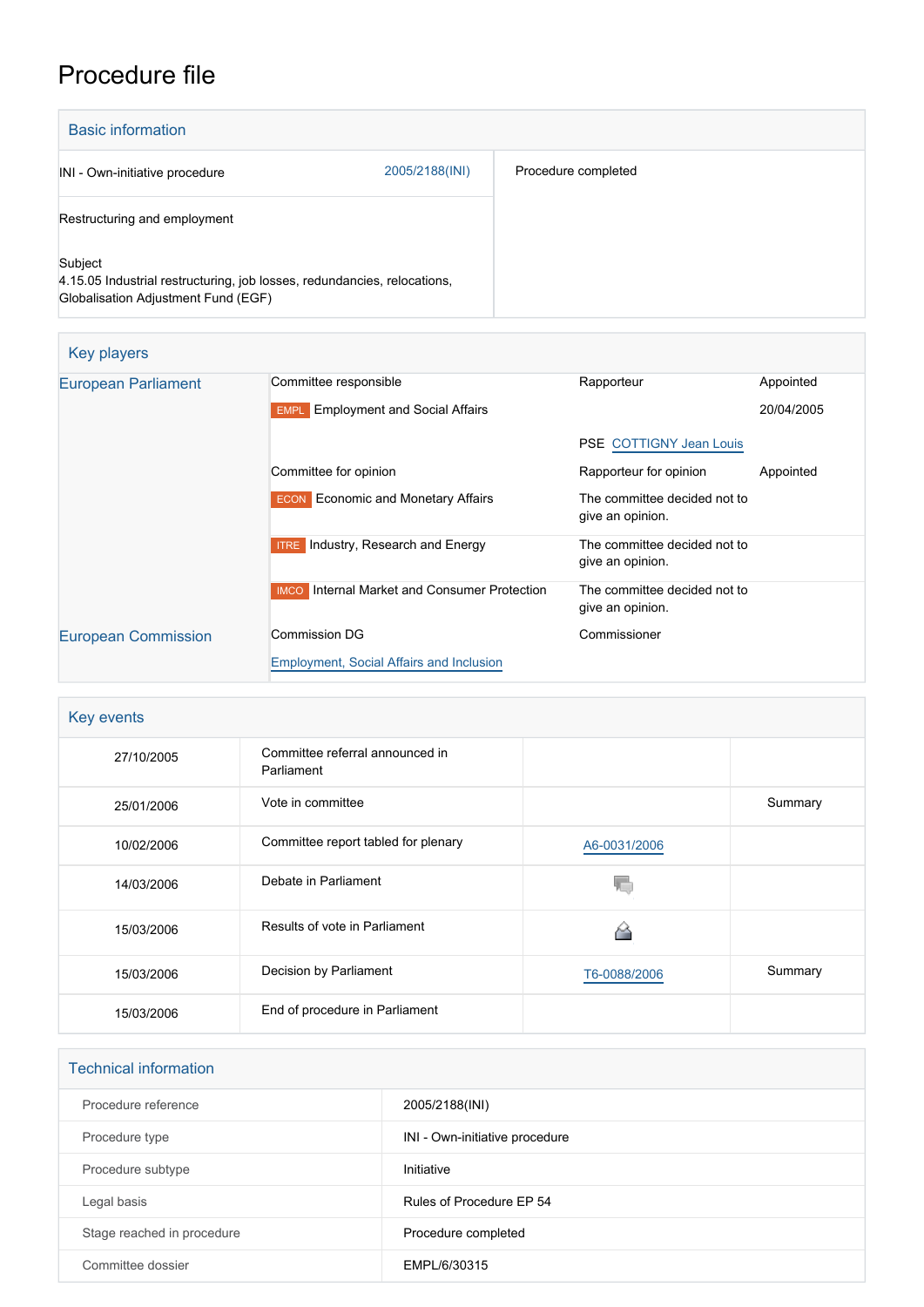| Documentation gateway                                  |                                                      |            |            |         |  |
|--------------------------------------------------------|------------------------------------------------------|------------|------------|---------|--|
| Document attached to the procedure                     | COM(2005)0120                                        | 31/03/2005 | EC         | Summary |  |
| Committee draft report                                 | PE362.704                                            | 23/09/2005 | EP         |         |  |
| Amendments tabled in committee                         | PE364.723                                            | 25/10/2005 | EP         |         |  |
| Economic and Social Committee: opinion, report         | CES1495/2005<br>OJ C 065 17.03.2006, p.<br>0058-0062 | 15/12/2005 | <b>ESC</b> |         |  |
| Amendments tabled in committee                         | PE367.824                                            | 11/01/2006 | EP         |         |  |
| Amendments tabled in committee                         | PE367.920                                            | 19/01/2006 | EP         |         |  |
| Committee report tabled for plenary, single<br>reading | A6-0031/2006                                         | 10/02/2006 | <b>FP</b>  |         |  |
| Text adopted by Parliament, single reading             | T6-0088/2006                                         | 15/03/2006 | EP         | Summary |  |
| Commission response to text adopted in plenary         | SP(2006)1725                                         | 19/04/2006 | EC         |         |  |
| Commission response to text adopted in plenary         | SP(2006)1999                                         | 30/06/2006 | EC         |         |  |

## Restructuring and employment

This Communication looks at the role of the EU in anticipating and accompanying restructuring in order to develop employment. The prosperity of European citizens depends on economic players and workers adapting rapidly to the current far-reaching socio-economic changes, which are translating into the creation of new economic activities, but also into the contraction, or even disappearance, of existing jobs. At the same time, the restructuring of enterprises often entails costs that can be very high, not only for the workers concerned but also for the economy. The preservation of social cohesion, which is a distinctive characteristic of the European social model, requires the introduction of accompanying policies designed to reduce the social costs to a minimum and to promote the search for alternative sources of jobs and income. It is therefore essential to ensure that restructuring is well-managed so as to meet a two-fold economic and social requirement. It is vital for enterprises to adapt to change: if enterprises conduct these operations rapidly, their competitiveness can be enhanced.

Moreover, the intention to preserve the employability of workers and to facilitate their transition to another job of equivalent quality has an economic impact by taking advantage of one of the main competitive assets of the EU, namely the quality of its workforce, which is the guarantee of future growth.

This Communication sets out the measures to be developed or strengthened around the means that the Union can mobilise to this end through cross-cutting and sectoral action. When these measures are implemented, it is necessary to limit as far as possible the burdens imposed on enterprises, while ensuring improved anticipation and management of restructuring operations.

The Communication analyses the phenomenon of restructuring, which it defines as the form taken at enterprise level by the permanent reshaping of the fabric of production under the effect of numerous factors. It looks at the creation of the European single market and the opening up of economies to international competition. The development of the regulatory framework is resulting in changes on product and labour markets. Major changes in consumer demand are also occurring. The reconstruction of the fabric of production entails permanent adjustments which has both quantitative and qualitative aspects, outlined in the Communication.

Clearly, most of the concrete responses to the present challenges occur at sub-European level. For its part, the EU has useful levers at its disposal. It has an important role to play in three areas:

-through the cross-cutting policies it pursues, coordinates or promotes, it helps create the conditions for long-term economic and technological development and facilitates the anticipation of change;

-by endowing itself with adequate capacity to identify sectoral developments and instruments for reacting to unforeseen events with a concentrated impact in certain sectors or regions, the European Union promotes effective coordination among all stakeholders;

-by recognising the role which the social partners can play in anticipating and managing change, it gives them the opportunity to play a positive part.

The Commission firmly believes that restructuring must not be synonymous with social decline and a loss of economic substance. On the contrary, restructuring can underpin economic and social progress but only if such measures are correctly anticipated, and provided firms can manage the necessary change quickly and effectively, and provided public action helps ensure that the change is carried out in sound conditions.

Policies aimed at blocking change and freezing economic structures can only defer the problem and exacerbate the negative effects. They would tend to slow down innovation and lead to a loss of competitiveness on the part of European companies. Additionally, policies which would in effect make workers less employable would have grave effects on growth potential and social cohesion.

It follows that the response at Community level must focus on four essential requirements:

-A need for consistency between the various policies, if growth and the ensuing restructuring are to avoid destroying human capital.

-A need for a long-term perspective encompassing the various Community policies. If the economic and social players are to act effectively, they need to be able to see the way ahead.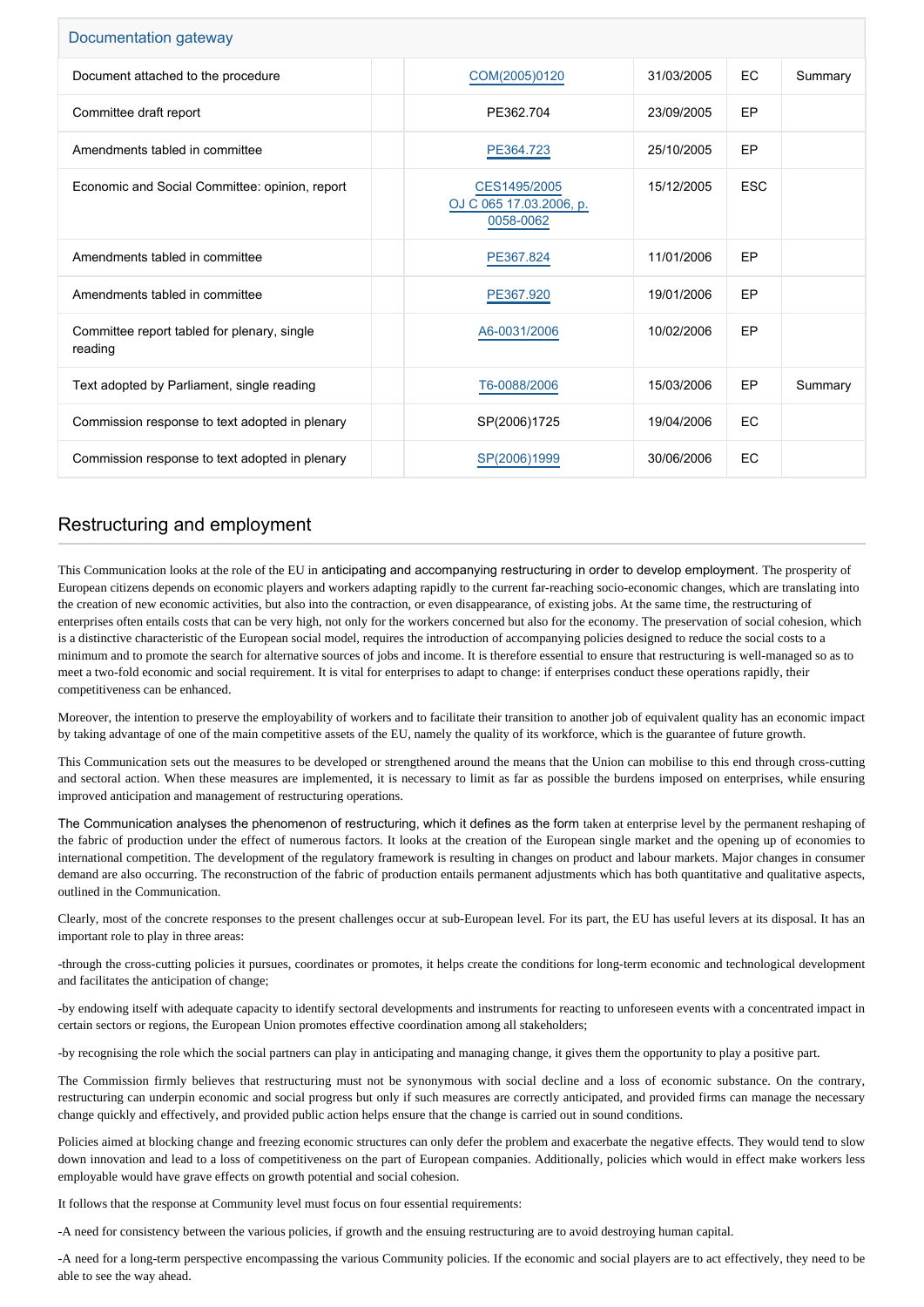-A need for participation on the part of all the stakeholders, first and foremost the social partners.

-A need to pay heed to the local dimension ? it is, after all, at local level that anticipating change is most effective. Looked at from this angle, the European Union?s regional and cohesion policy must act as a catalyst.

### Restructuring and employment

 The committee adopted the own-initiative report drawn up by Jean Louis COTTIGNY (PES, FR) in response to the Commission's communication on restructuring and employment. It welcomed the Commission's decision to opt for a "global, transversal approach" to this issue. MEPs agreed with the Commission that restructuring is not necessarily synonymous with social decline and a loss of economic substance provided that such measures are correctly anticipated and effectively managed through proper collaboration between the affected firms and trade unions, plus a suitable training policy for workers. However, they stressed that "these conditions are not often present". The report added that business restructuring should only take place in order to save jobs or improve the competitiveness and the economic development of firms. Faced with "immoral or predatory tactics", the Commission should make use of the possibility of mediation at European level through a group of independent ombudsmen.

MEPs said that, since the EU was responsible for opening up the market, it had a duty to put in place the "necessary financial resources to anticipate better and accompany restructuring and mitigate its social consequences". They wanted to see particular support given to SMEs in this context, mainly via the structural funds, as such businesses were all too often overlooked. They also proposed that the financial programmes under discussion for 2007-2013 should be geared more closely to anticipating and managing restructuring and that the structural funds should be allocated "a budget adequate to this task".

The committee stressed that dismissed employees were the first victims of restructuring and said that "priority aid should be given to them in all cases". It also drew attention to the "hidden effects" of restructuring, such as medical and psychological problems affecting workers who are directly threatened by redundancy, as well as the high mortality rate among such employees during the first five years following their dismissal. The report called for aid for training and re-training for workers who are made redundant to be given as quickly as possible.

Calling "for better monitoring and better traceability of the use of Community funds", MEPs noted that funds are sometimes diverted to related, speculative or administrative purposes and used to fund relocations. To prevent "subsidy tourism", they said that firms subsidised from EU funds should not receive any further Community aid for a given period of time if they relocate part or all of their activities within the EU. In addition they should be required possibly to reimburse aid.

Lastly, the report called on the Commission to propose a "European one-stop shop" for all citizens, local authorities, social partners and businesses affected, enabling them to find information on the problems related to restructuring, on the opportunities which exist for anticipating and properly managing restructuring, and on their rights and obligations.

### Restructuring and employment

The European Parliament adopted a resolution based on the own-initiative report drafted by Louis COTTIGNY (PES, FR) on restructuring and employment. (Please see the summary of 25/01/2006.) It agreed with the Commission that restructuring is not necessarily synonymous with social decline and a loss of economic substance provided that it is properly anticipated, that firms can manage it in dialogue with trade unions, that anticipatory measures at business level together with public action help ensure that the change is properly carried out and that businesses prepare for restructuring by providing ongoing training for their workers. These conditions are not often met.

Business restructuring should only take place if warranted by the circumstances, namely in order to save jobs or improve the competitiveness and the economic development of firms. Continual processes of adaptation to changing circumstances are unavoidable if businesses are to develop. Accordingly, it is important to explain in good time to workers the need for changes, and to take the interests of the workers into account.

While the success of restructuring is certainly measured in terms of businesses" competitiveness and innovative capacity, it is equally measured in terms of job preservation and the good social management of any negative consequences. Parliament considered that, since the EU promotes the opening-up of the market, it should propose measures and financial resources better to anticipate and accompany restructuring and its social consequences, as well as to promote innovation and the search for new entrepreneurial potential, and the maintenance of working conditions. The Union needs to rise to challenges of a global dimension, such as restructuring, by improving the competitiveness of Europe's economy and businesses through better coordination and more consistent application of four existing Community instruments: competition policy, particularly the issue of State aid ; internal market policy, particularly the "Societas Europea" and the Community patent ; enterprise policy, particularly support for SMEs ; and solidarity policy, particularly by reorienting the European Regional Development Fund (ERDF) and the European Social Fund (ESF) to regions affected by actual or planned restructuring.

Parliament agreed with the Commission that the ESF and, to a lesser extent, the ERDF in respect of SMEs undergoing restructuring, which are too often overlooked, have a crucial role to play in managing restructuring. It proposed that the financial programmes under discussion for 2007-2013 should be geared more closely to managing restructuring, especially in areas where a high proportion of industry is accounted for by a limited number of sectors, and that the Funds should be allocated a budget adequate to this task. It also proposed that a European globalisation adjustment fund and a contingency reserve should be set up, and welcomed the Presidency conclusions on the Financial Perspective 2007-2013.

Parliament went on to note that the people most affected by restructuring are those employees made redundant and that they should always receive priority aid as should the economic activities dependent on the business undergoing restructuring, particularly sub-contracting SMEs. It stressed the need to take better account of the "hidden effects" of restructuring, such as those to workers" health. Individuals directly threatened by redundancy suffer medical and psychological problems, and during the first five years following their dismissal, the mortality rate among such employees is twice as high as among those who are not dismissed. Parliament felt, therefore, that financial assistance should not be limited to the structural aspect of restructuring and that the human dimension of these challenges should be taken into account by